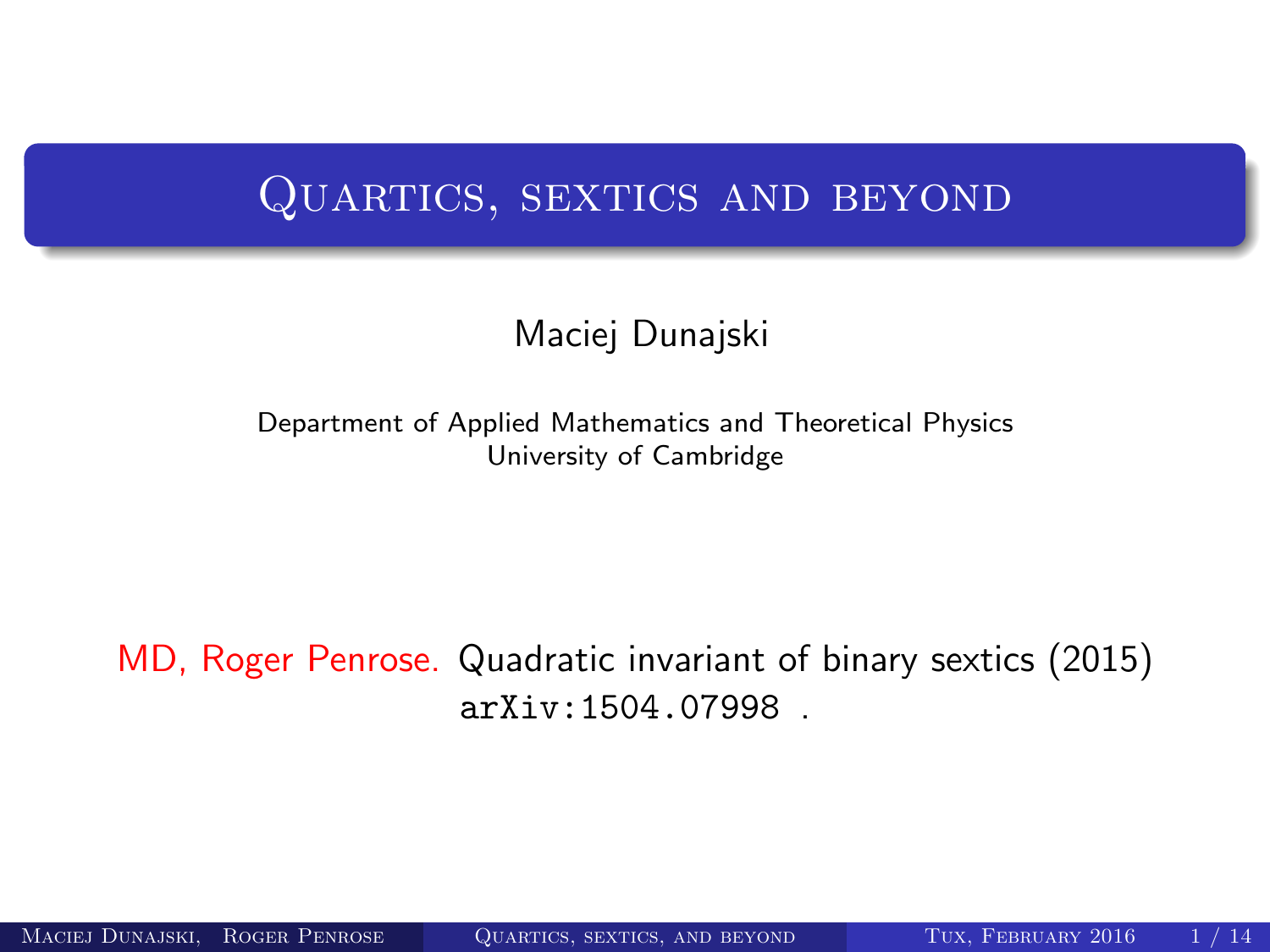- Quadratic  $\psi_0 x^2 + 2 \psi_1 xy + \psi_2 y^2$
- Cubic, quartic, quintic, ...
- **o** sextic

 $\psi_0 x^6 + 6\psi_1 x^5 y + 15\psi_2 x^4 y^2 + 20\psi_3 x^3 y^3 + 15\psi_4 x^2 y^4 + 6\psi_5 x y^5 + \psi_6 y^6$ 

Roots  $\leftrightarrow$  Points on  $\mathbb{CP}^1=S^2$ , where  $[x,y]\in \mathbb{CP}^1.$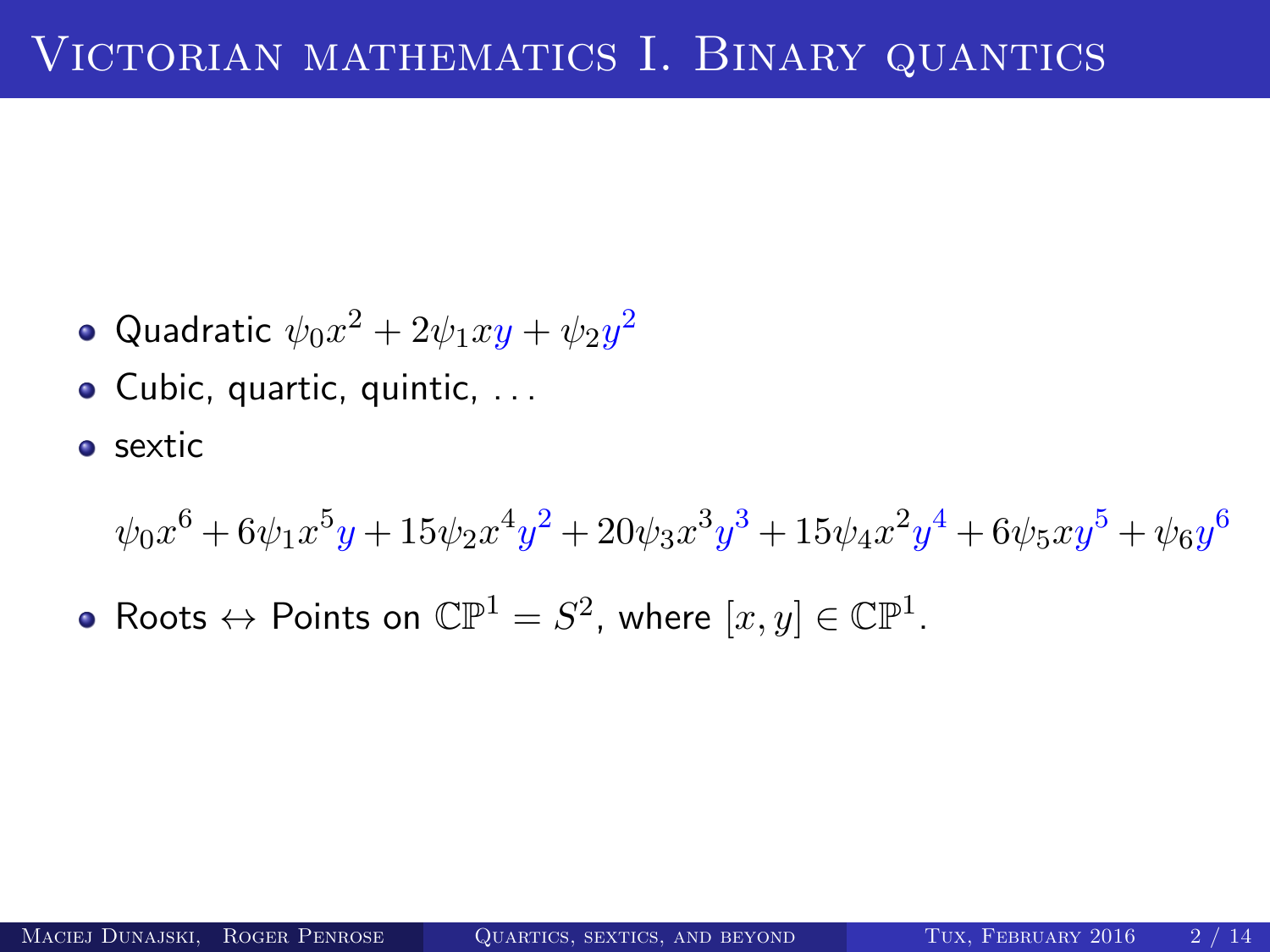**•** Linear transformation

$$
x = a\tilde{x} + b\tilde{y}, \qquad y = c\tilde{x} + d\tilde{y}, \qquad ad - bc \neq 0.
$$
  
\n• 
$$
GL(2, \mathbb{C}) \subset GL(7, \mathbb{C})
$$
  
\n
$$
\tilde{\psi}(\tilde{x}, \tilde{y}) = \psi(x, y) = \psi_0(a\tilde{x} + b\tilde{y})^6 + \dots
$$
  
\n
$$
= \tilde{\psi}_0 \tilde{x}^6 + \dots + \tilde{\psi}_6 \tilde{y}^6.
$$

• An invariant of a binary sextic is a polynomial  $I = I(\psi_0, \dots, \psi_6)$  s. t.

$$
I(\tilde{\psi}_0,\ldots,\tilde{\psi}_6)=(ad-bc)^{w}I(\psi_0,\ldots,\psi_6).
$$

Quadratic:  ${\cal I}_2 = {\psi_1}^2 - \psi_0 \psi_2$ .  ${\cal I}_2 = 0 \leftrightarrow$  Repeated roots.

• Sextic:  $\mathcal{I}_2, \mathcal{I}_4, \mathcal{I}_6, \mathcal{I}_{10}$  (discriminant),  $\mathcal{I}_{15}$ 

$$
\mathcal{I}_2(\psi) = 2\psi_0\psi_6 - 12\psi_1\psi_5 + 30\psi_2\psi_4 - 20\psi_3^2.
$$

Question: What is special about sextics with  $\mathcal{I}_2 = 0$ ?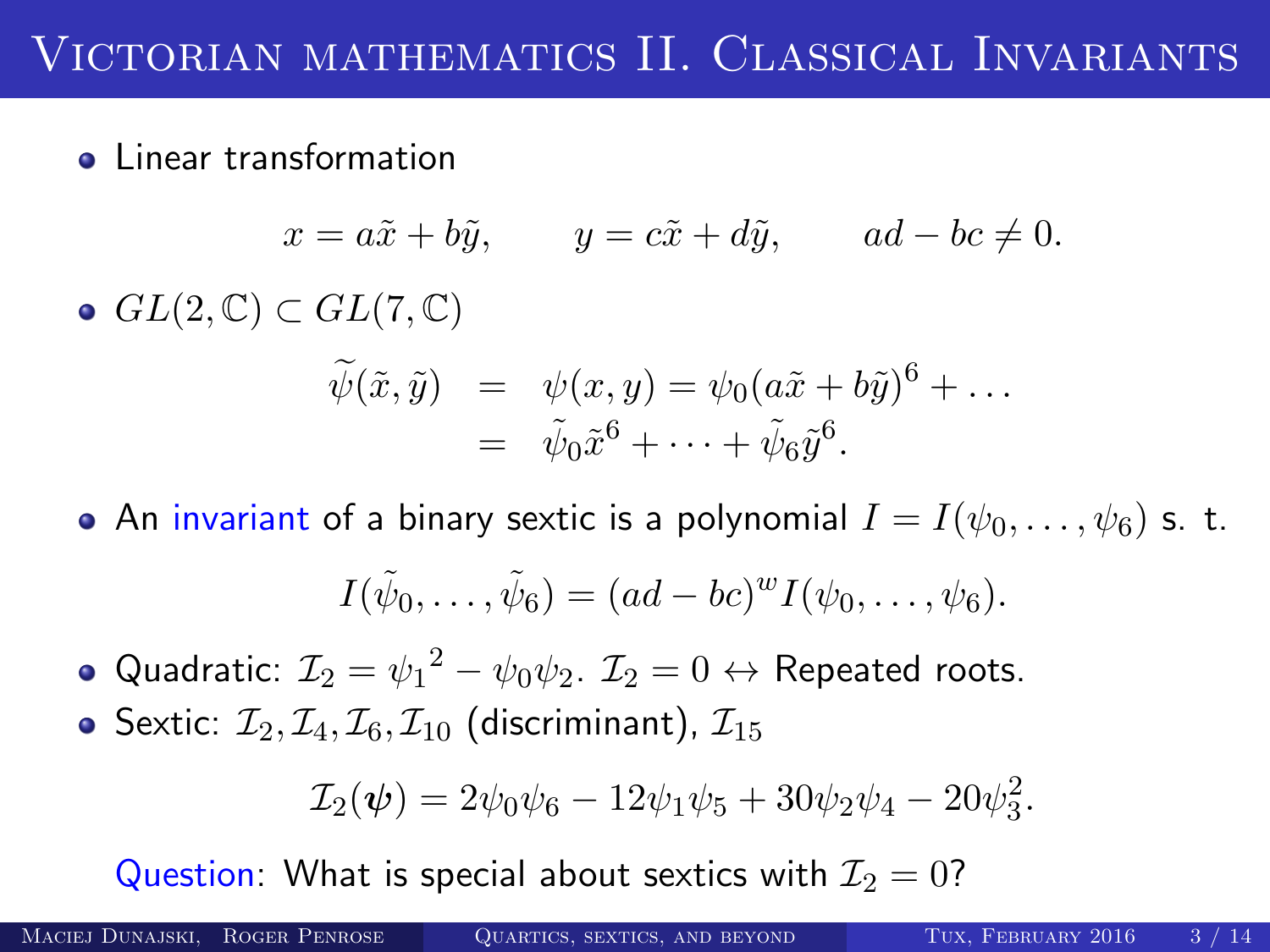# Interlude: James Joseph Sylvester (1814-1897)



I discovered and developed the whole theory of canonical binary forms for odd degrees, and, as far as yet made out, for even degrees too, at one evening sitting, with a decanter of port wine to sustain nature's flagging energies, in a back office in Lincoln's Inn Fields. The work was done, and well done, but at the usual cost of racking thought - brain on fire, and feet feeling, or feelingless, as if plunged in an ice pail. That night we slept no more.

- Junior Wrangler (St John's College, Cambridge 1837).
- Actuary by day, mathematician by night.
- Appointed to the Savilian Chair of Geometry at Oxford in 1883.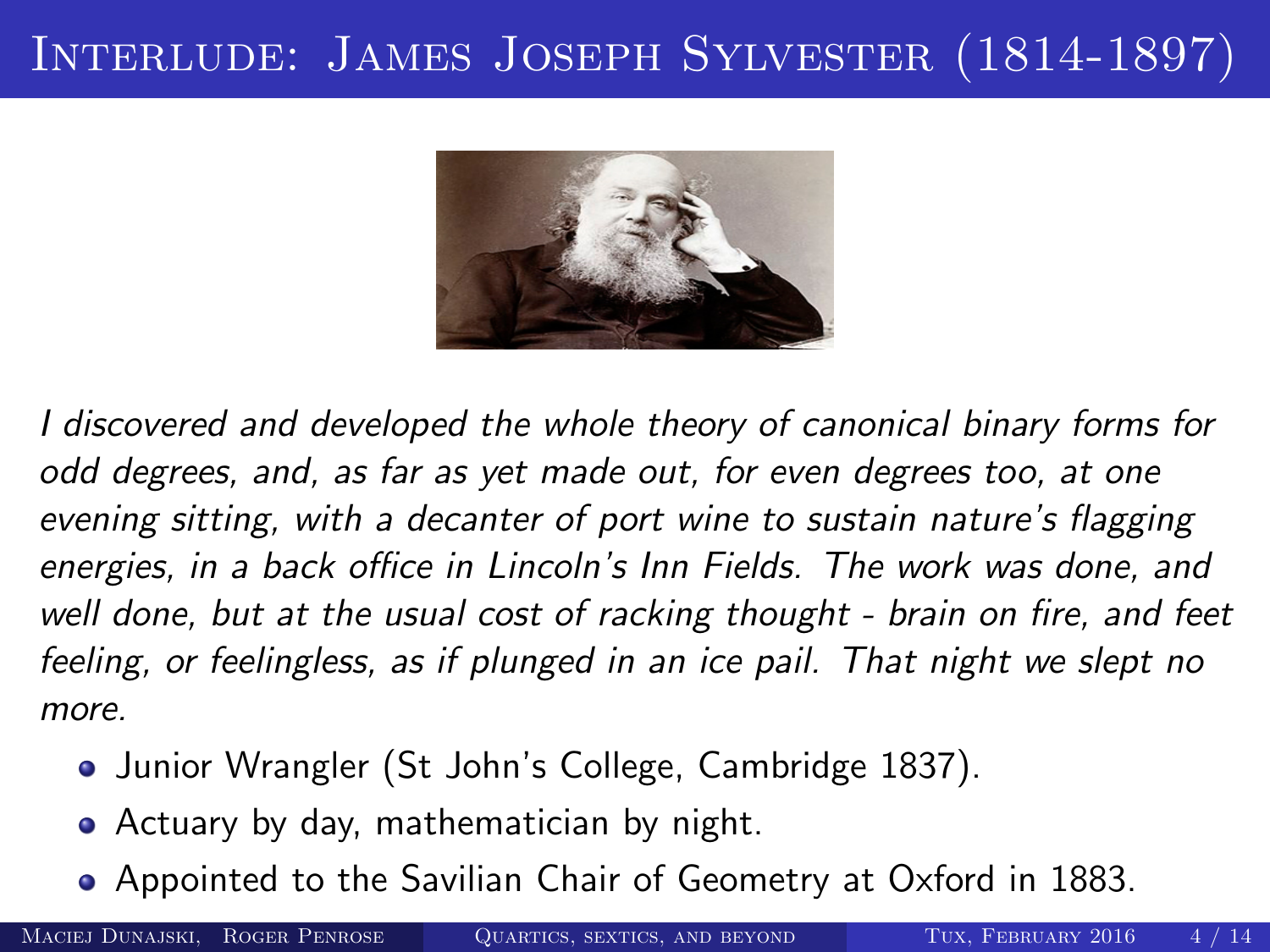to the accommodation of the desire poster (20) it's commence to Jaimes formes, There are where case an insportant melification of my articus as this subject -. if had men the firm  $ACu + r1 - + F$  $+3/4-77$ { Heroe I furthernly mit on! } stat society has any two round scat social has my in the aire not some los low to count that there Maciej Dunajski, Roger Penrose [Quartics, sextics, and beyond](#page-0-0) Tux, February 2016 5 / 14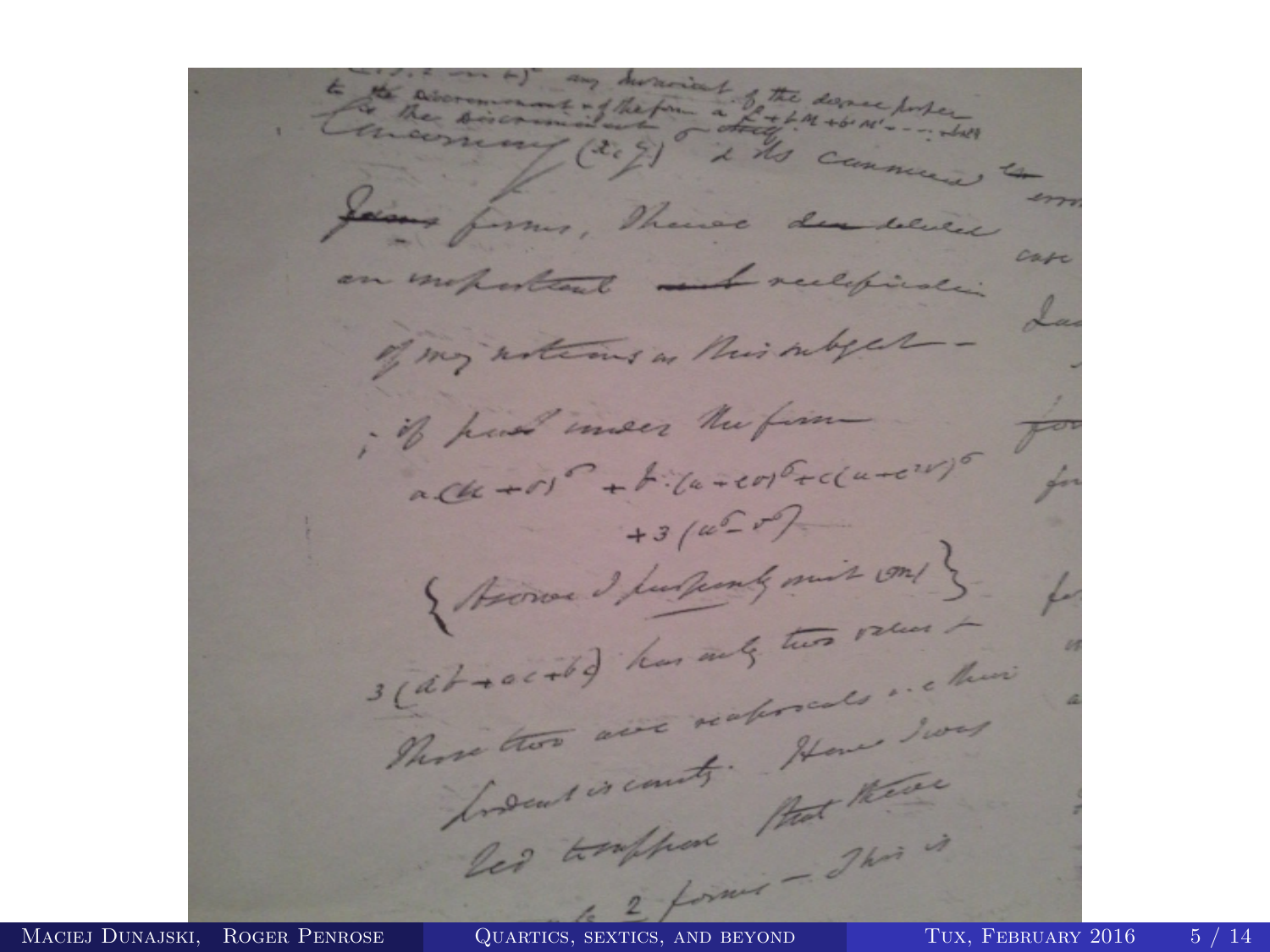Assume that the sextic  $\psi$  is generic: it has six distinct roots.

**Theorem (MD, Roger Penrose).** Let  $X_1, X_2, X_3, X_4$  be four points on a two–dimensional sphere such that the stereographic projection of one of the roots of the sextic from any of these four points lies in the centroid of the projections of the remaining five roots. Then  $\mathcal{I}_2(\psi) = 0$  if and only if the points  $X_1, \ldots, X_4$  can be transformed into vertices of a regular tetrahedron by a Möbius transformation (if they are distinct), or if at least three of these points coincide.

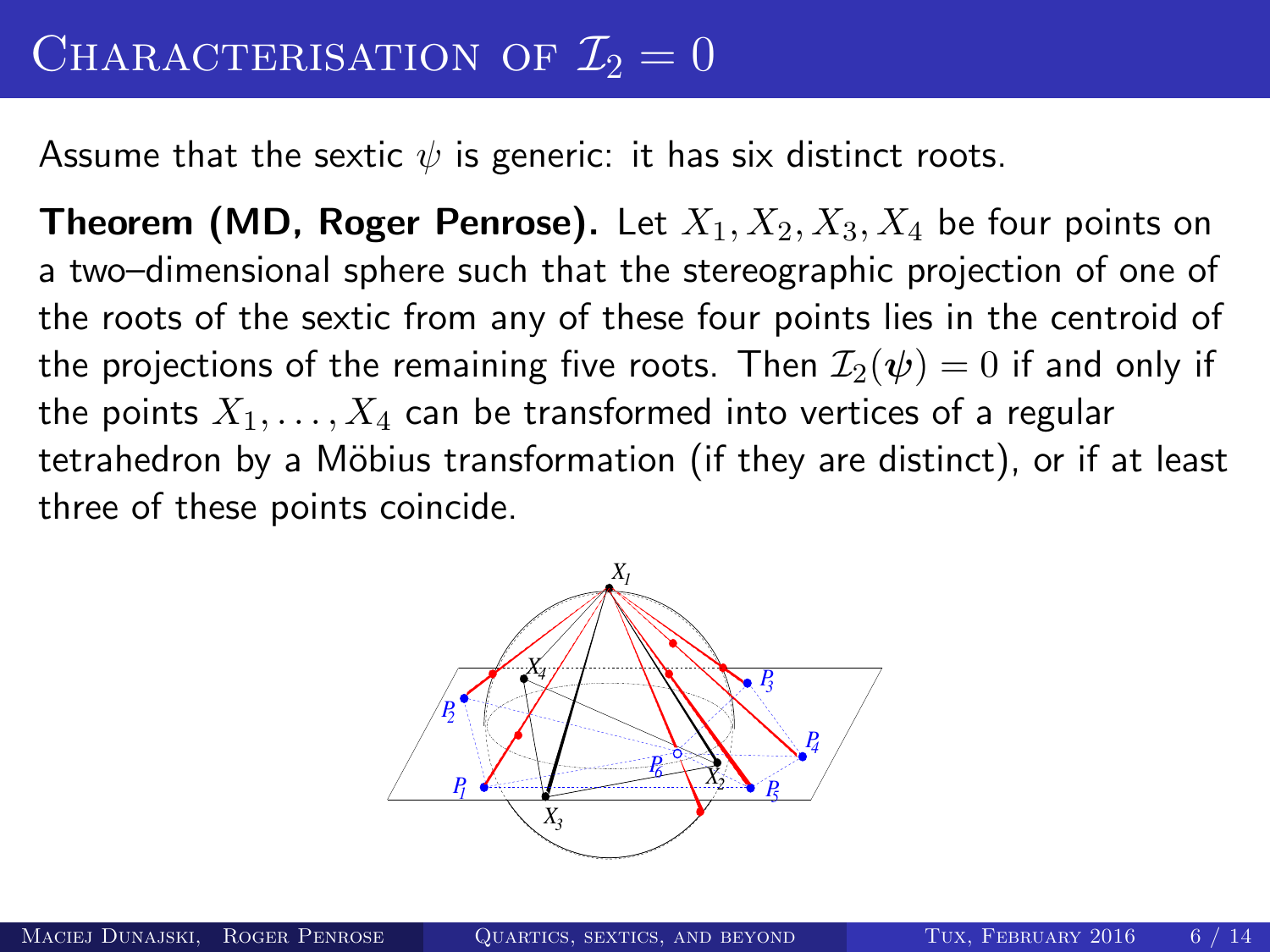### Outline of the proof: quartics from sextics

Let  $P_1,\ldots,P_k\in\mathbb{CP}^1.$  Notation:  $\psi=P_1P_2\ldots P_k$  - quantic determined (up to a multiple) by a position of its roots.

$$
P_1 \dots P_5 P_6 = (P_1 \dots P_5) P_6, \quad \psi = \kappa(\text{quintic}) \times \rho(\text{linear}).
$$

**o** Transvectant:

$$
\delta = \langle \kappa, \rho \rangle: = \frac{\partial \kappa}{\partial x} \frac{\partial \rho}{\partial y} - \frac{\partial \kappa}{\partial y} \frac{\partial \rho}{\partial x} \qquad \text{(quartic)}
$$
  
= 
$$
\delta_0 x^4 + 4\delta_1 x^3 y + 6\delta_2 x^2 y^2 + 4\delta_3 x y^3 + \delta_4 y^4.
$$

Calculate:  $-\mathcal{I}_2(\psi) = \mathcal{I}_2(\delta) = 2\delta_0\delta_4 - 8\delta_1\delta_3 + 6(\delta_2)^2$ .

• Quartics  $\delta$  with  $\mathcal{I}_2(\delta) = 0$  are projectively equivalent to a regular tetrahedron  $(x-y)(x-\omega y)(x-\omega^2 y)y, \quad \omega^3=1$ , or a pair of points  $x^3y$ , or four points  $x^4$ .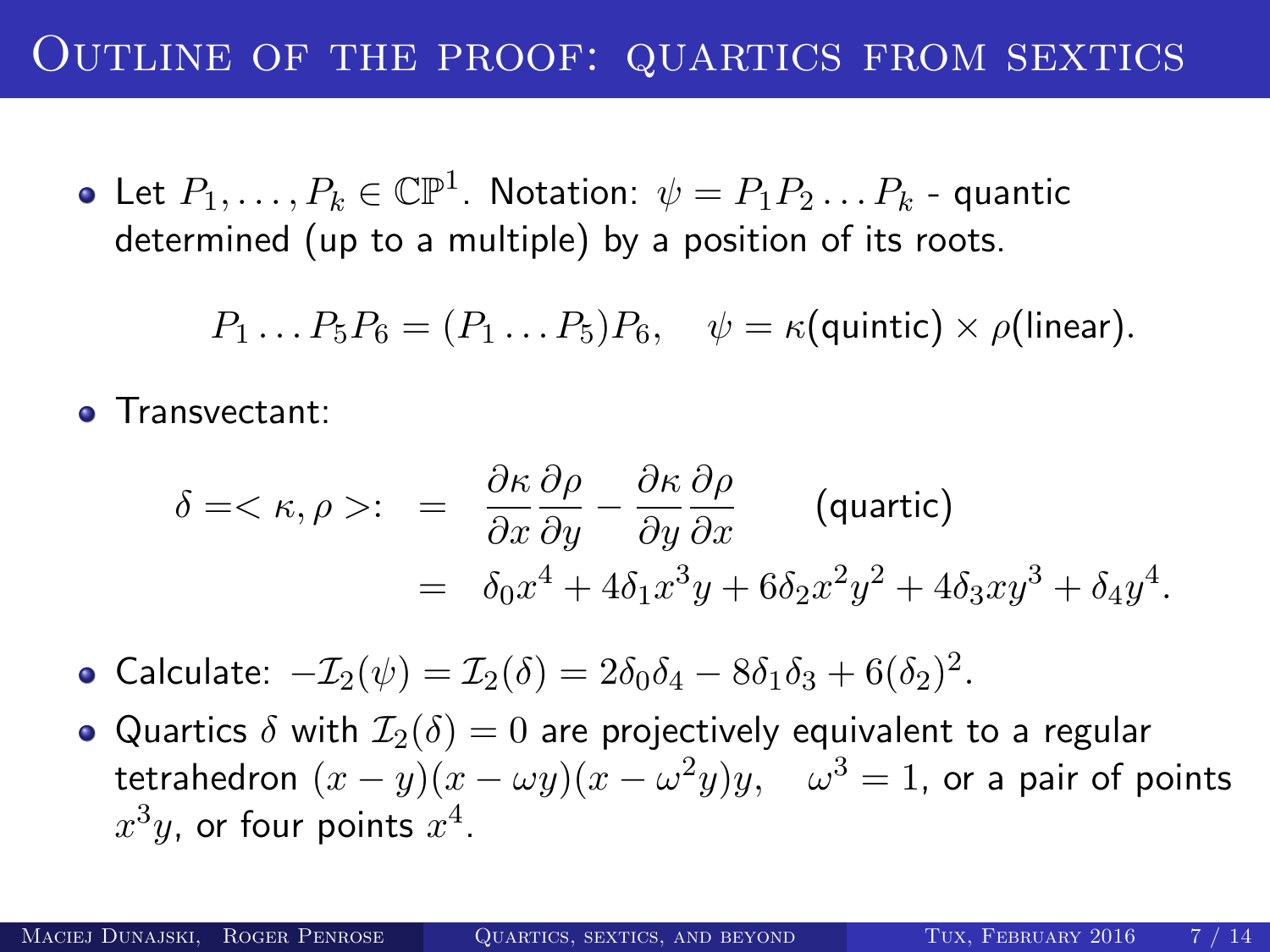#### OUTLINE OF THE PROOF: APOLARITY

- $V_m = \mathsf{Sym}^m(\mathbb{C}^2).$  Space of binary quantics of degree  $m.$
- Transvectant.  $\langle , \rangle_k: V_m \times V_n \to V_{m+n-2k}$ .

$$
\langle \phi, \psi \rangle_k := \sum_{j=1}^k (-1)^j {k \choose j} \frac{\partial^k \phi}{\partial x^{k-j} \partial y^j} \frac{\partial^k \psi}{\partial x^j \partial y^{k-j}}.
$$

• Quantics  $\phi \in V_n$  and  $\psi \in V_m$   $(m \geq n)$  are apolar if  $\langle \psi, \phi \rangle_n = 0$ .

 $\bullet \kappa = P_1 P_2 P_3 P_4 P_5$  and  $\chi = P_6 X_i X_i X_i X_i$  are apolar for each i. Pick i, and set  $X_i = [0, 1]$  (north pole), and  $P_i = [1, p_i]$ . Find

$$
p_6 = \frac{1}{5} \sum_{k=1}^{5} p_k.
$$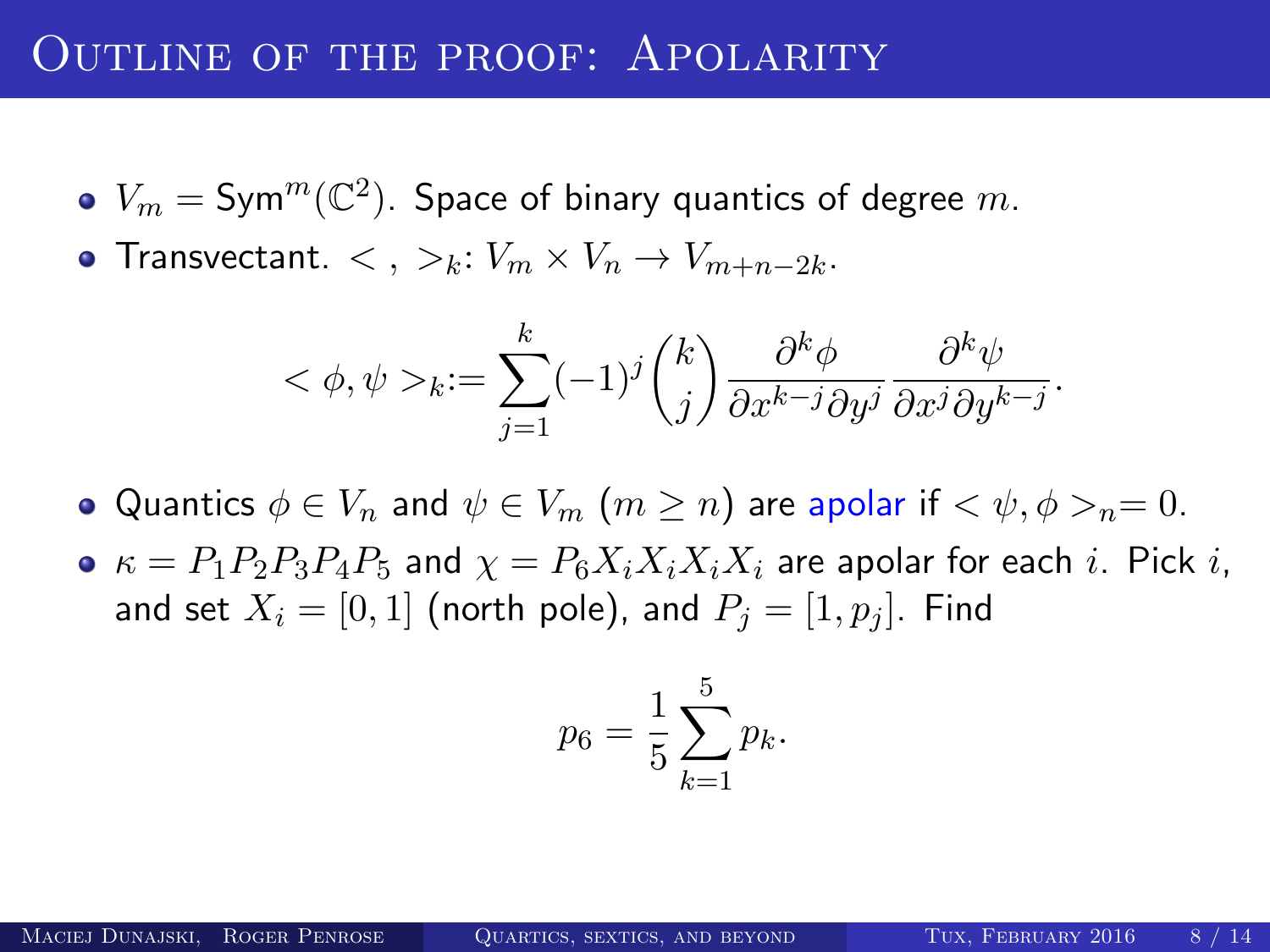### EXAMPLE: PENTAGONAL PYRAMID

- The multiplicities of the elements of  $\delta$  can depend on the choice of the point  $P_6$ .
- Pentagonal pyramid with one root at  $\infty$  and  $\mathcal{I}_2 = 0$ .

$$
\psi = (x - y)(x - \omega y)(x - \omega^2 y)(x - \omega^3 y)(x - \omega^4 y)y, \text{ where } \omega^5 = 1
$$
\n\n•  $P_6 = \infty$  gives  $\delta = x^4$  which has one quadrupole root.

\n•  $P_6 = 1$  gives  $\delta = x^4 + 6x^3 + 6x^2 + 6x + 6 = 0$  with  $\mathcal{I}_2(\delta) = 0$ .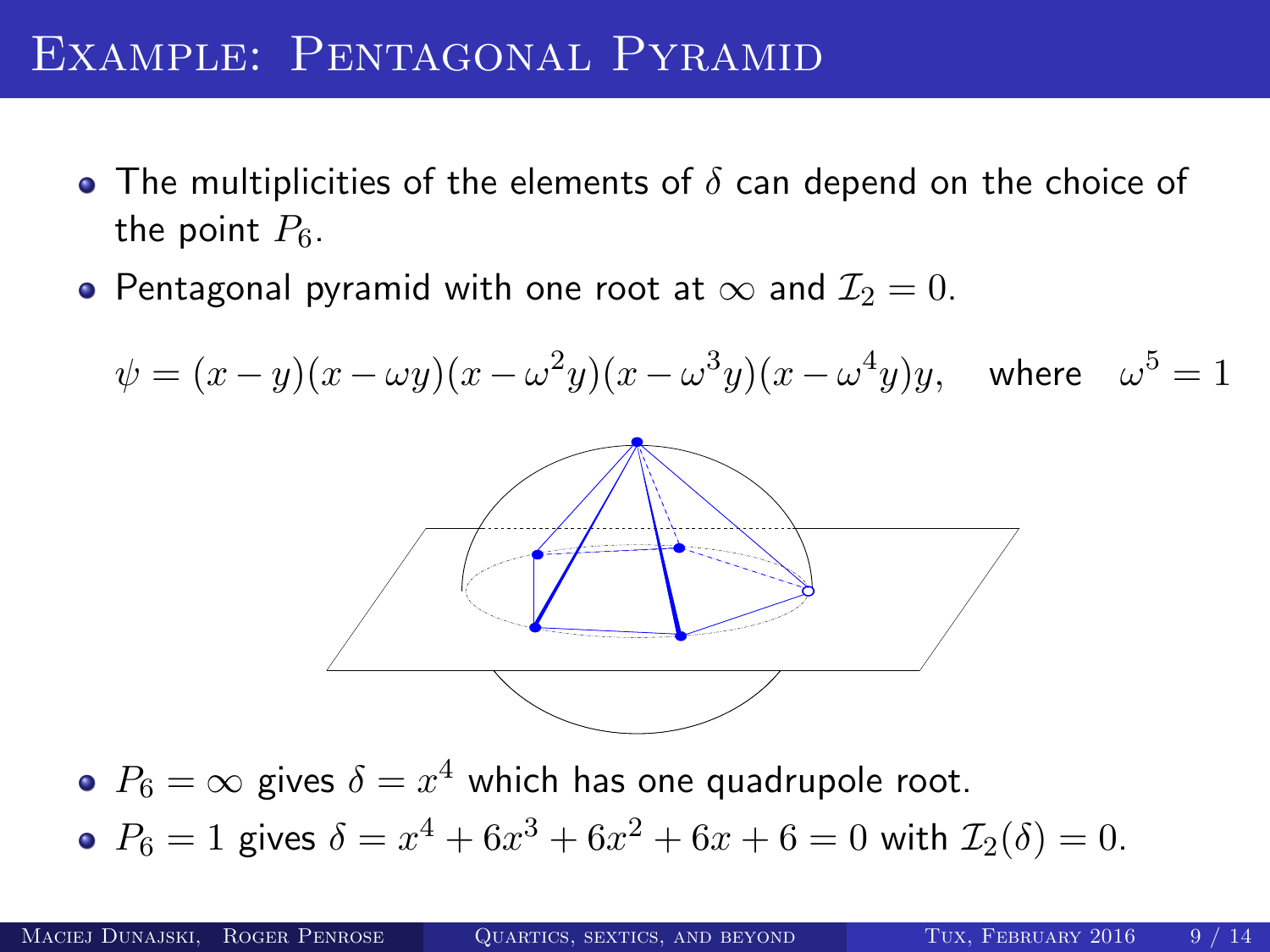## SEXTICS FROM QUINTICS

- Given five distinct points  $P_1, \ldots, P_5$  can one always find a distinct point  $P_6$  such that  $\mathcal{I}_2(\psi) = 0$ , where  $\psi = P_1 \dots P_5 P_6$ ?
- Answer: No!
- **Proposition.** All quintics with five distinct roots which can not be extended to a sextic with  $\mathcal{I}_2 = 0$  are projectively equivalent to a square based pyramid.



 $\kappa = y(x^4-y^4).$  For any  $P_6$  find  $\mathcal{I}_2(\psi) = 1/3.$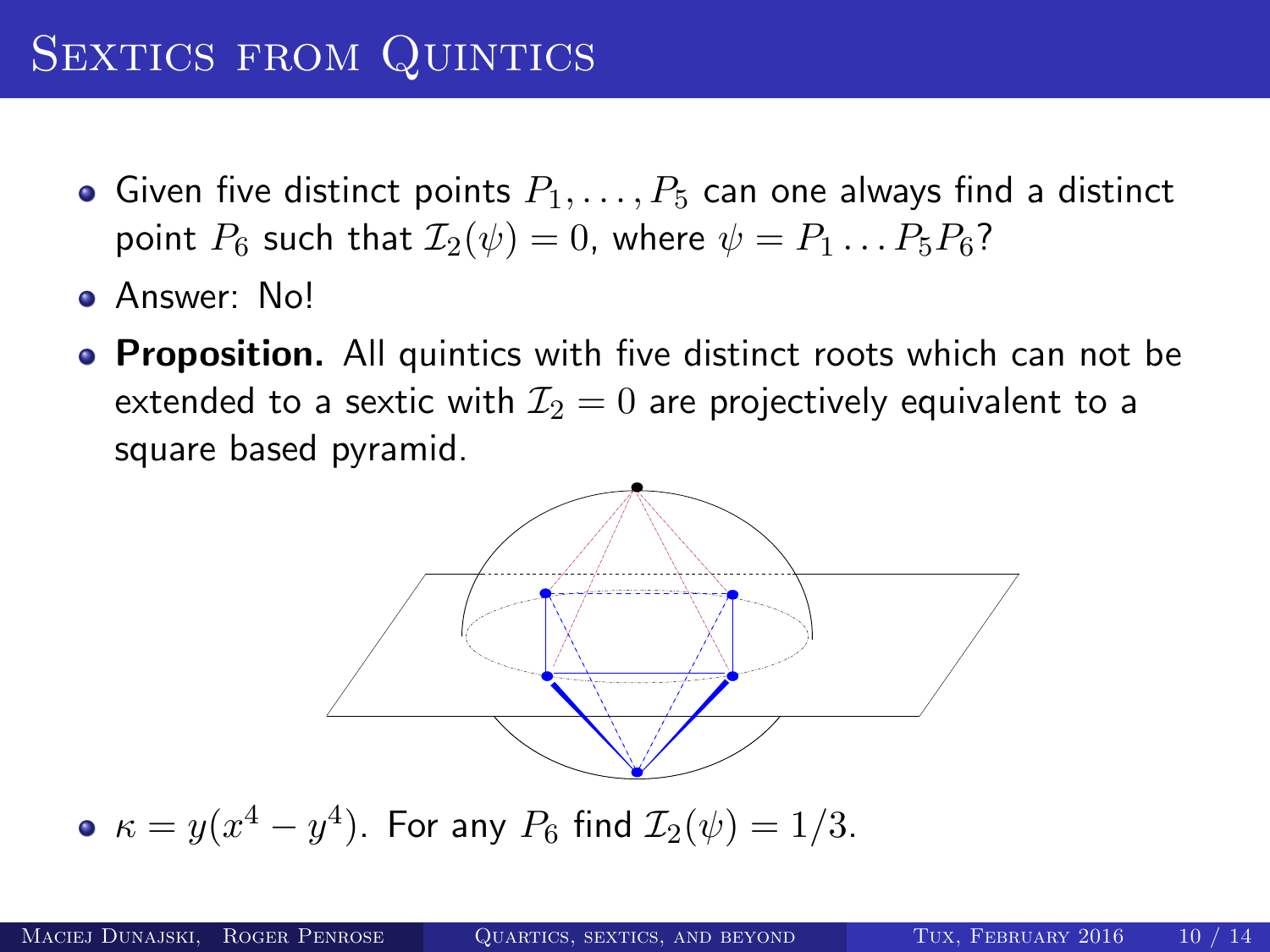$$
\psi(x,y) = \sum_{k=0}^{n} {n \choose k} \psi_k x^{n-k} y^k, \quad \mathcal{I}(\psi) = 2 \sum_{k=0}^{n} (-1)^{n-k} {n \choose k} \psi_k \psi_{n-k}.
$$

• 
$$
\mathcal{I}_2 = 0
$$
 if *n* is odd.

 $\bullet$  Given  $\psi_{2n} = \{P_1, P_2, \ldots, P_{2n}\}\)$ , let  $\delta_{2n-2} = \{X_1, X_2, \ldots, X_{2n-2}\}\)$ the points s. t. the stereographic projection of  $P_{2n}$  from any  $X_i$  is the centroid of the stereographic projections of  $P_1, \ldots, P_{2n-1}$ . Then

$$
\mathcal{I}_2(\psi) = 0 \quad \text{iff} \quad \mathcal{I}_2(\delta) = 0.
$$

• Algebraic characterisation: An even degree quantic  $\psi \in V_{2n}$  with distinct roots is a sum of  $\left( 2n\right) ^{th}$  powers of its factors iff  $\mathcal{I}_{2}(\psi)=0.$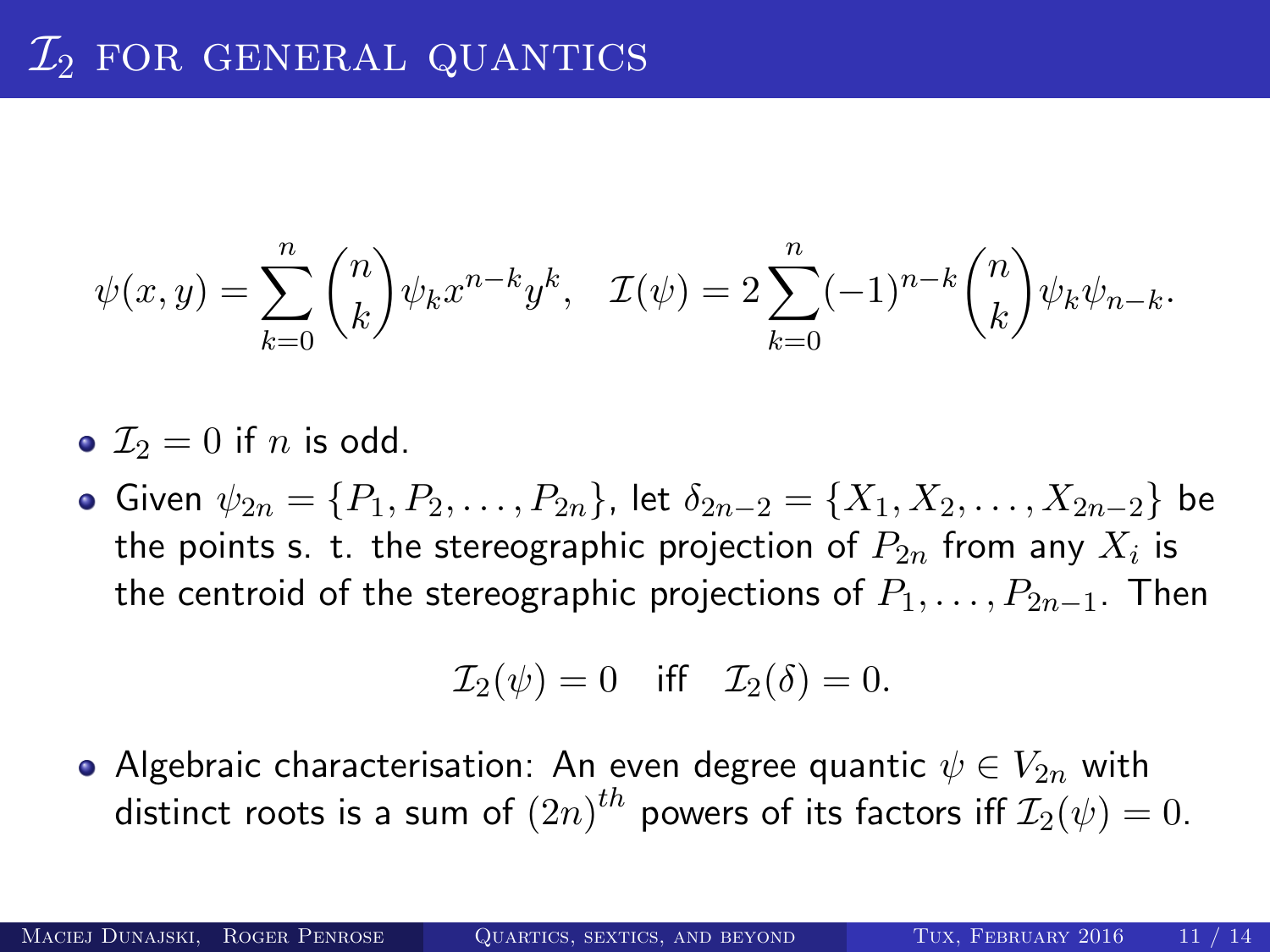# INTERLUDE: ARTHUR CAYLEY (1821-1895)



- Senior Wrangler (Trinity College, Cambridge 1842).
- Lawyer by day, mathematician by night.
- Elected to the Salderian Chair of Pure Mathematics at Cambridge in 1863.
- Tait on Cayley: Is it not a shame that such an outstanding man puts his abilities to such entirely useless questions?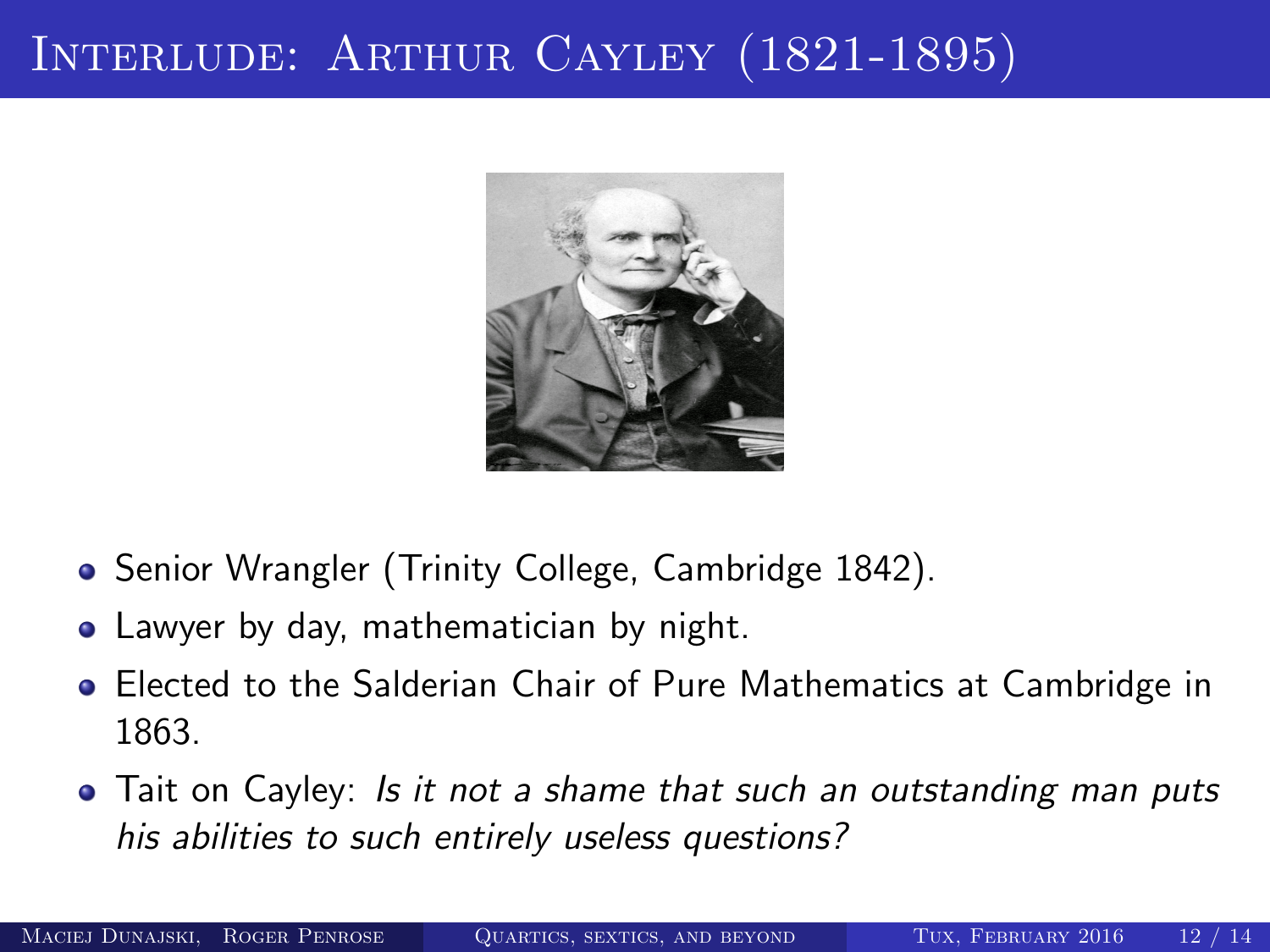Equity & Law Life Afrance Society,<br>26, Lincotni, Inn Fields,<br>Lenden 11 Mai 1852 Dear Cerles. I would to correct two mestates are of my own, the other of Jours. For my non first. She cardont of the 11 of a correctioning a double. hours of a surface.

MACIEJ DUNAJSKI, ROGER PENROSE QUARTICS, SEXTICS, AND BEYOND TUX, FEBRUARY 2016 13 / 14